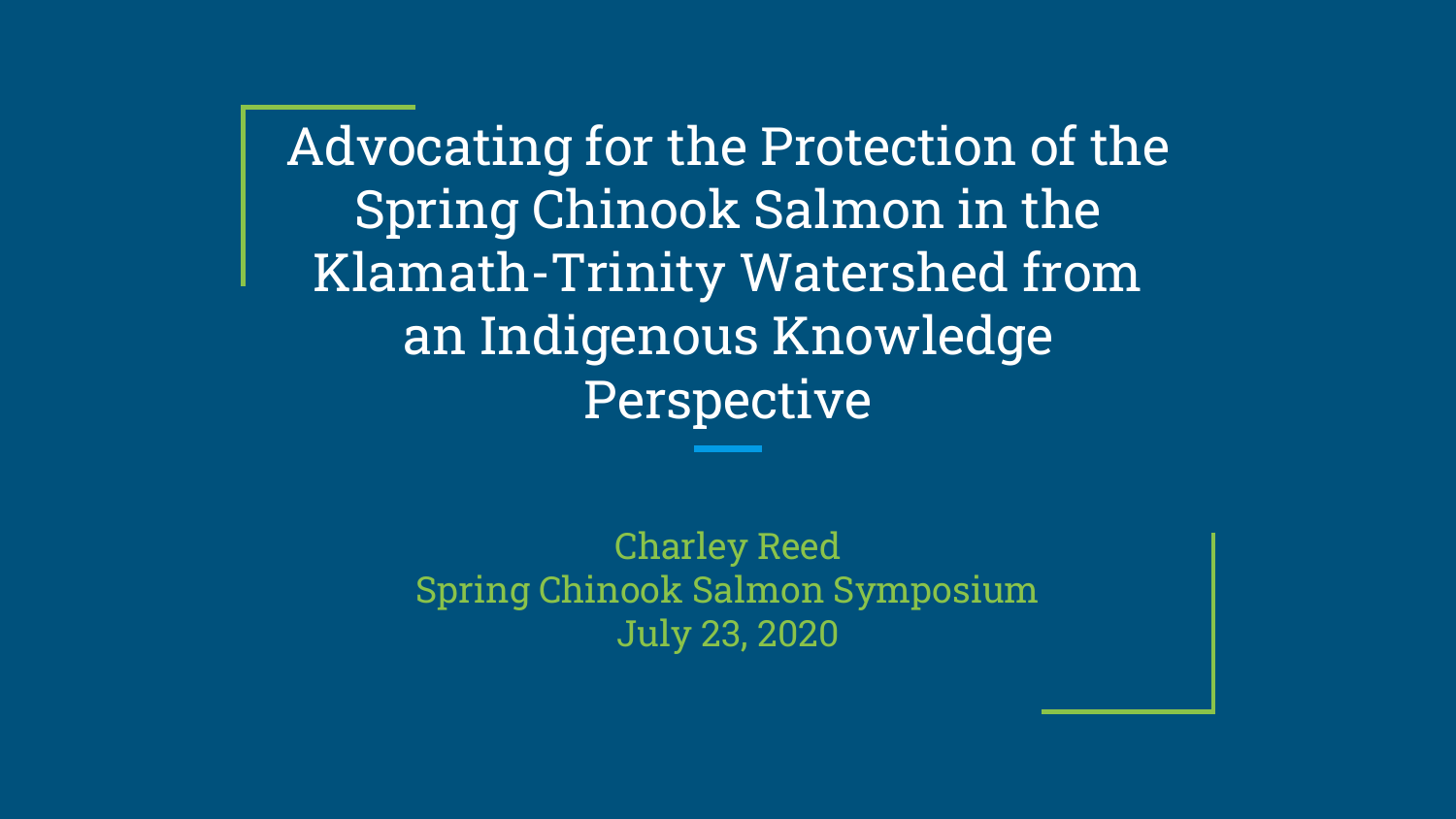## Positionality

- Hoopa, Karuk and Yurok Person
- **•** Inherent Responsibility
	- Picyavish World Renewal Priest
	- Karuk Dip-net Fishermen
- Environment and Community Graduate Studen at Humboldt State
	- Bridge the gap of knowledges





Norgaard 2012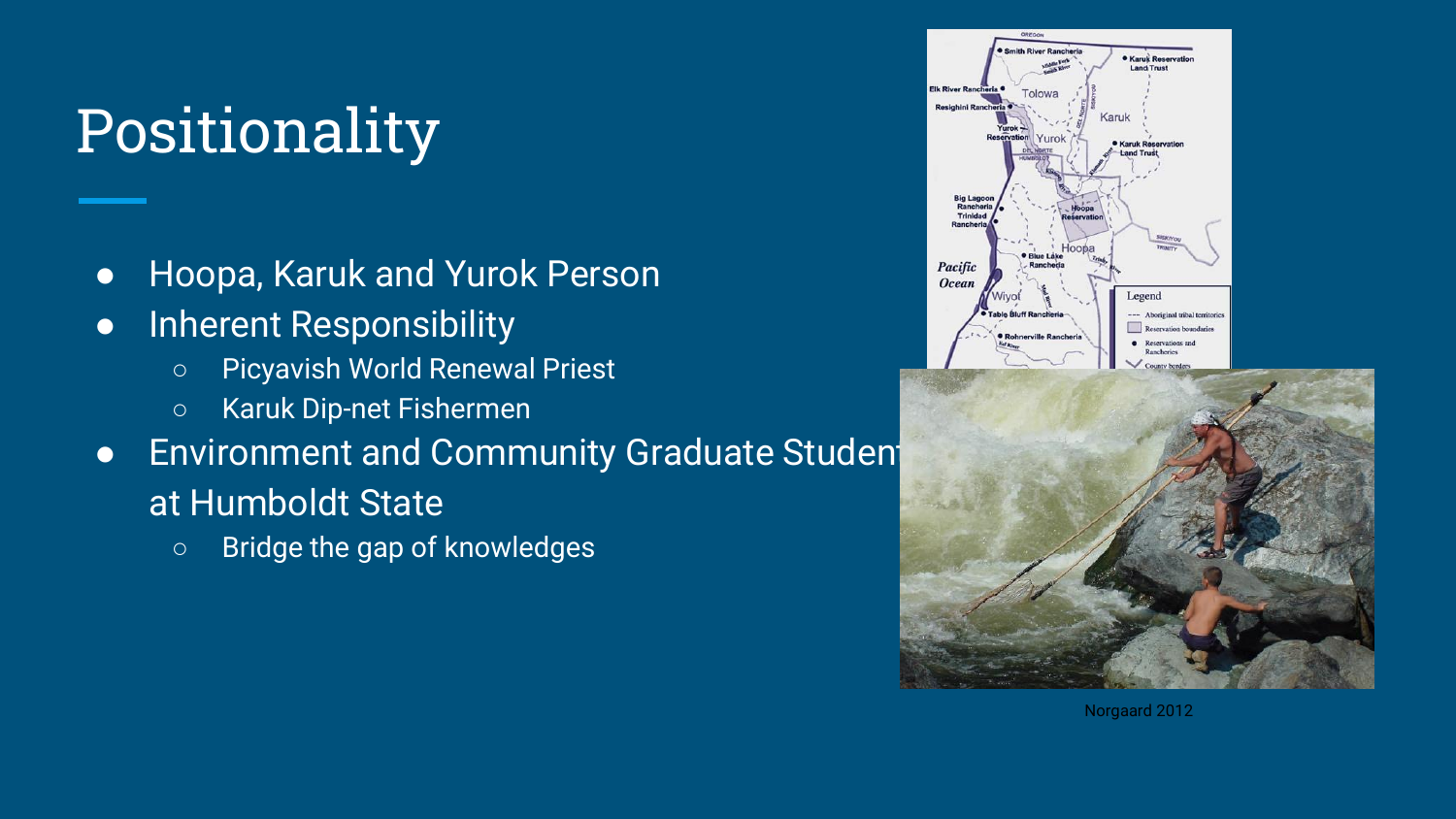### Background/Rationale

#### Environmental Issues

- Spring Chinook runs numbered in the hundreds of thousands (Moyle, Lusardi, and Samuel 2017).
- Klamath Dams cut of 90% of spawning habitat; impact water flows and quality (Hamilton et. al 2005)
- 135 other fish and wild species benefit from Salmon (Alaska DFG 2008) **Photo by Amy Gulick**

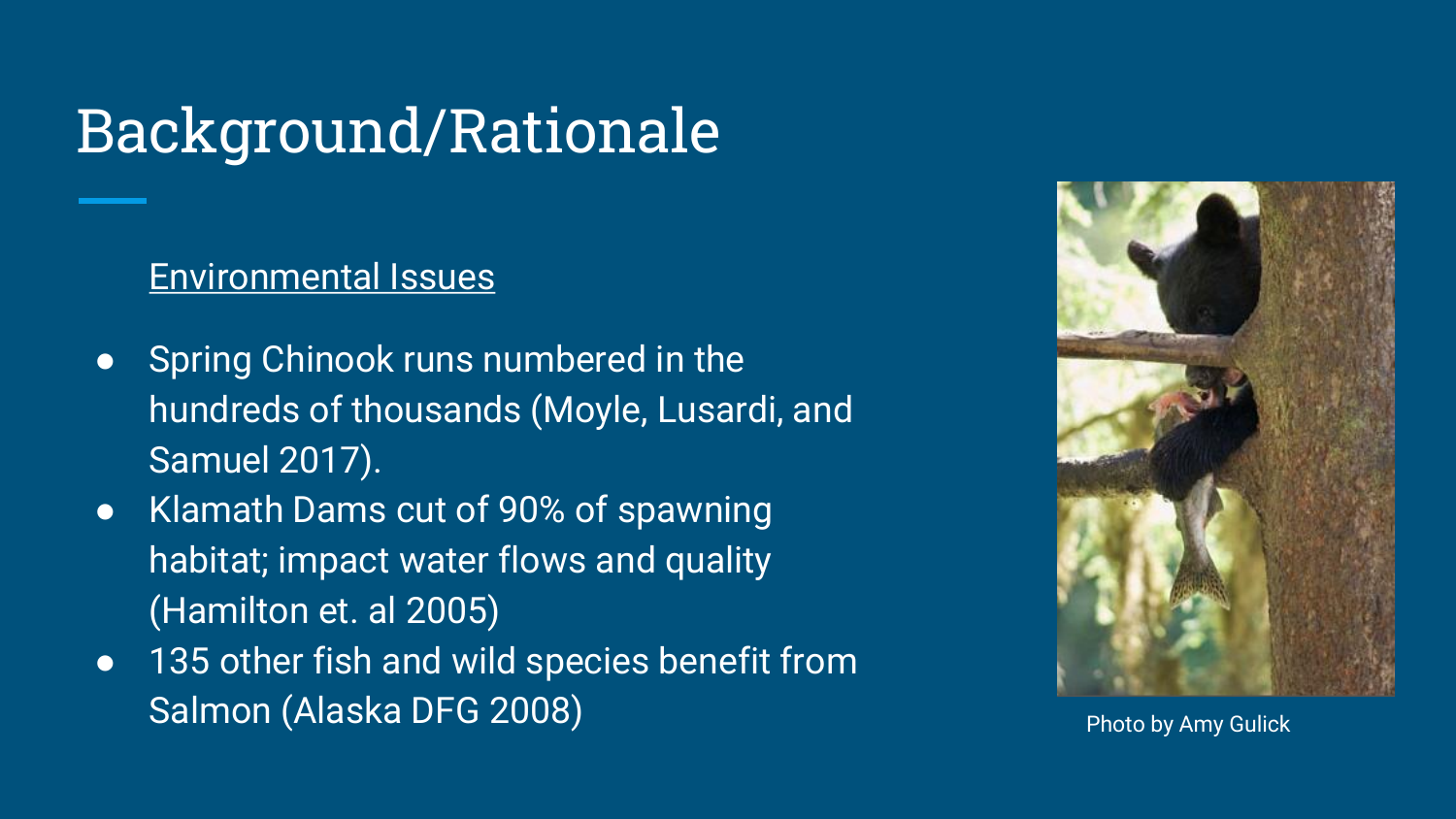### Background/Rationale

#### Policy Issues

- Endangered Species Act (1973) designed to protect 'imperiled species and the ecosystems' (fws.com)
- 1991 Evolutionary Significant Unit was established by NOAA
- Petitions result in Spring Chinook rejection (Fox 1991)

listing under the ESA. A salmon stock will be considered a distinct population. and hence a "species" under the ESA, if it represents an evolutionary significant unit (ESU) of the biological species. The stock must satisfy two criteria to be considered an ESU: (1) It must be substantially reproductively isolated from other nonspecific population units: and (2) it must represent an important component in the evolutionary legacy of the species. Only Pacific salmon stocks that meet these criteria will be considered by NMFS for listing under the ESA.

EFFECTIVE DATE: November 20, 1991.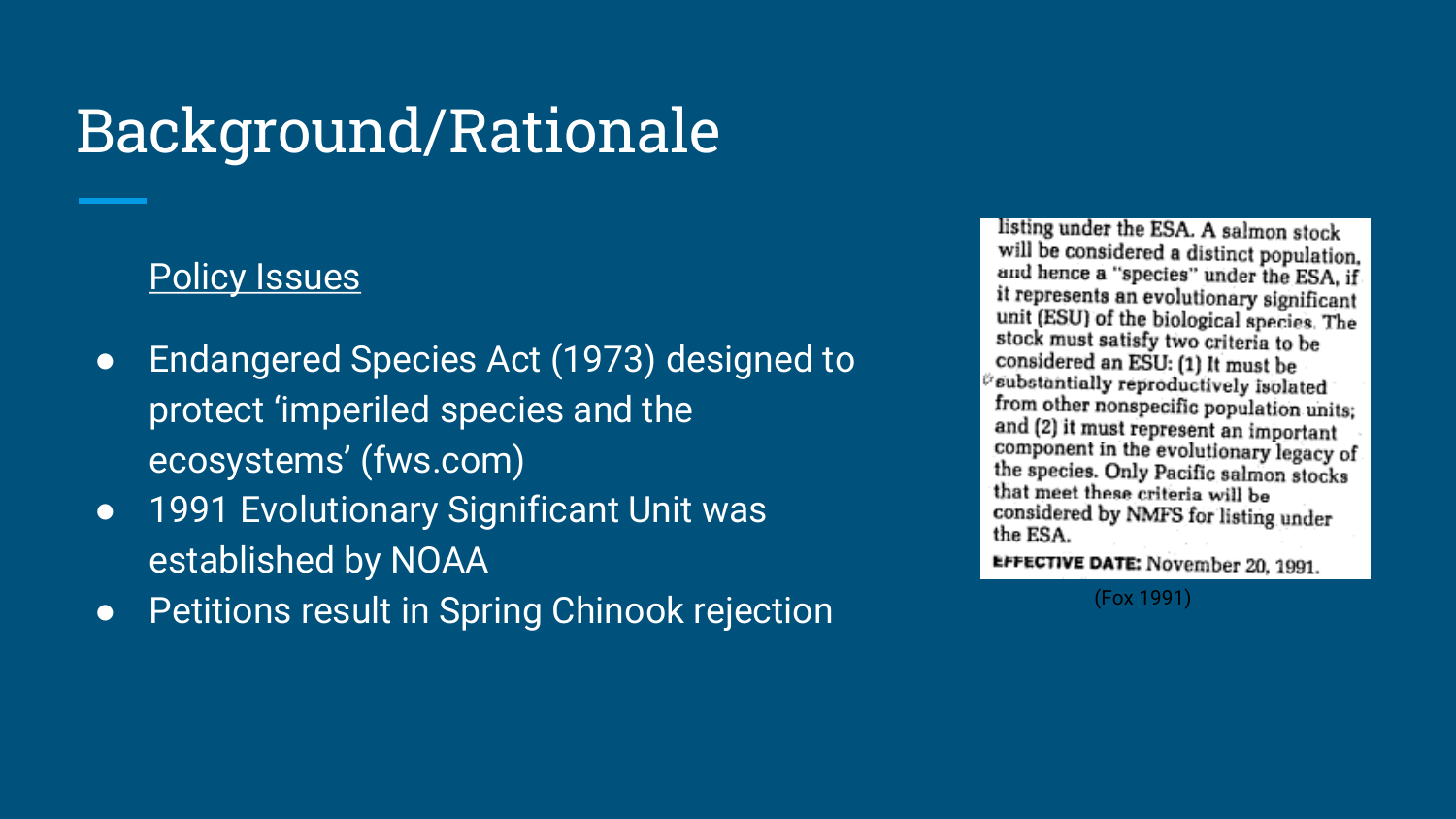## Background/Rationale

#### Socio-cultural Issues

- Tribal communities symbiotic relationship with salmon
- Decrease in Spring Chinook = increase in impaired health conditions (Karuk Tribe 2005, Norgaard 2012, 2019)
- "Not just a fishery. It's a social area" (Willette, Norgaard, Reed 2016)
- **Perpetuates Settler Colonial view of land** dispossession
	- Unratified treaty
	- Minimal land management governance (Norgaard 2012)



(David Mclaine, National Geographic 2016)

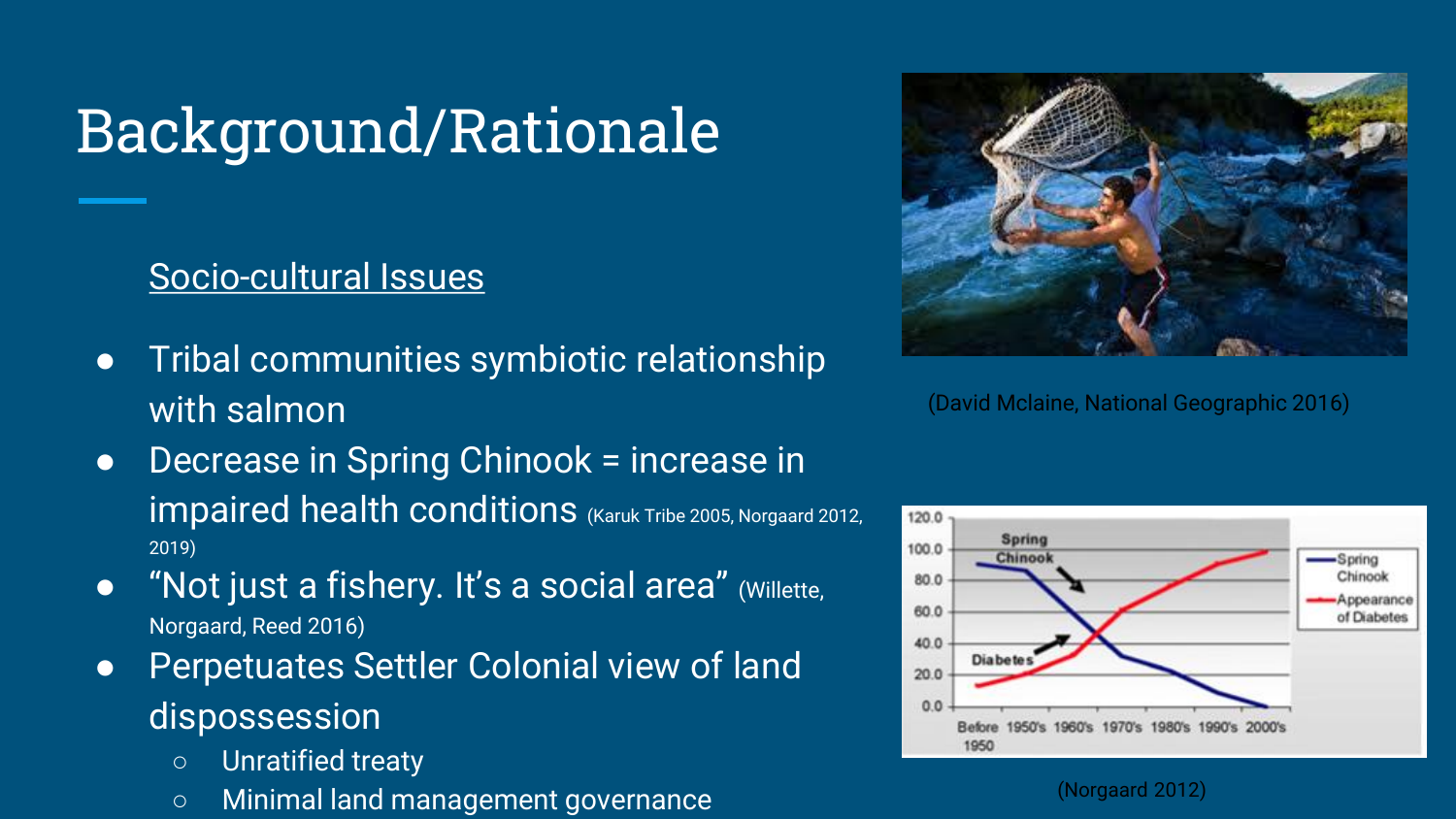#### Research Questions

- How can Indigenous knowledge support the debate that there is a difference in Spring and Fall Run Chinook?
- What role does the Karuk tribe have in watershed management decisions?
- How can the Karuk people's way of knowing inform restoration efforts?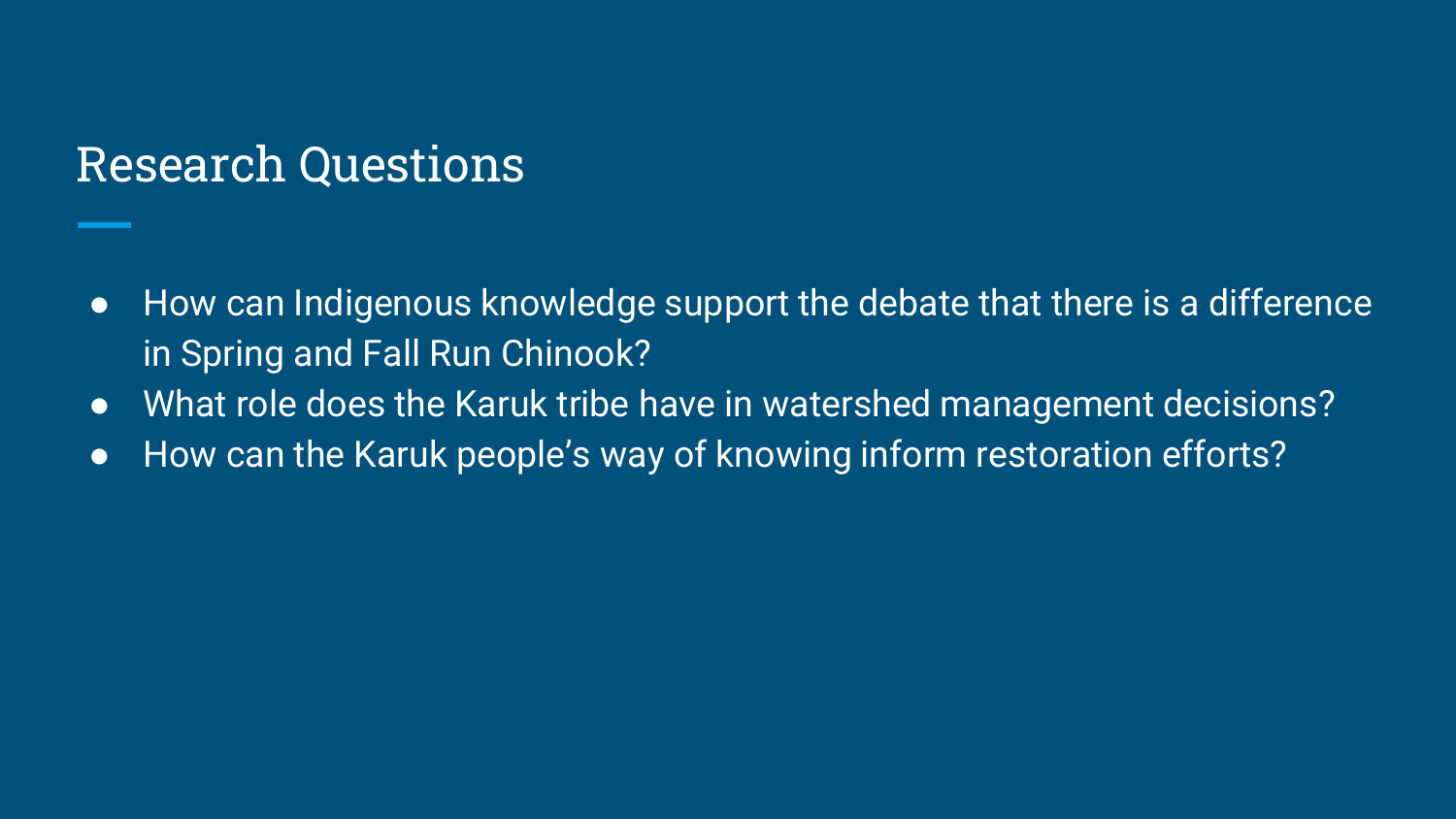### Methods

#### ● 15-20 Participants

- Federal, state, tribal and non-profit fishery officials and community members
- Community-based Participatory Action Research
	- Semi- structured interviews
	- Focus groups
- Secondary Source Analysis
	- Archival Data Research
	- Karuk Language Analysis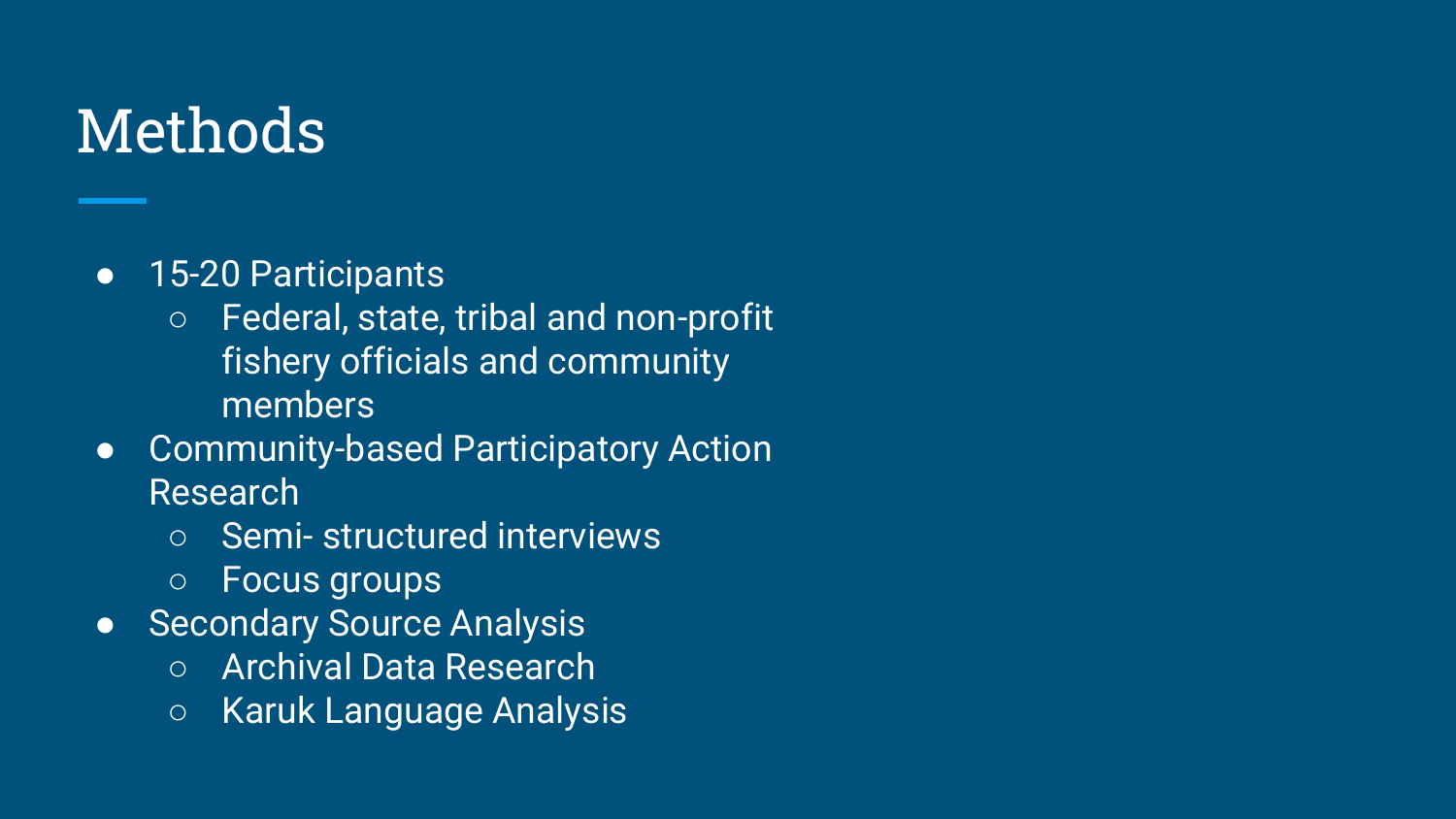### What we know

#### Indigenous Knowledge

- Language Analysis
	- Chiipich: smolt sized Chinook Salmon who migrates in Spring
	- Aama: term used before Ceremonies begin
	- Ishyaat: Ishav=winter aat= salmon (Bright 2005)
- Ceremonial Indicator Species (Reed pers. Comm., 2017)
- First spotted springer indicates start of World Renewal

#### Western Science

- Genetics
	- Greb1L locus region identifies with 'migration gene' (Prince et al 2018)
- Social Impacts
	- Access to traditional diet = healthy communities (Norgaard 2005, 2012, 2016)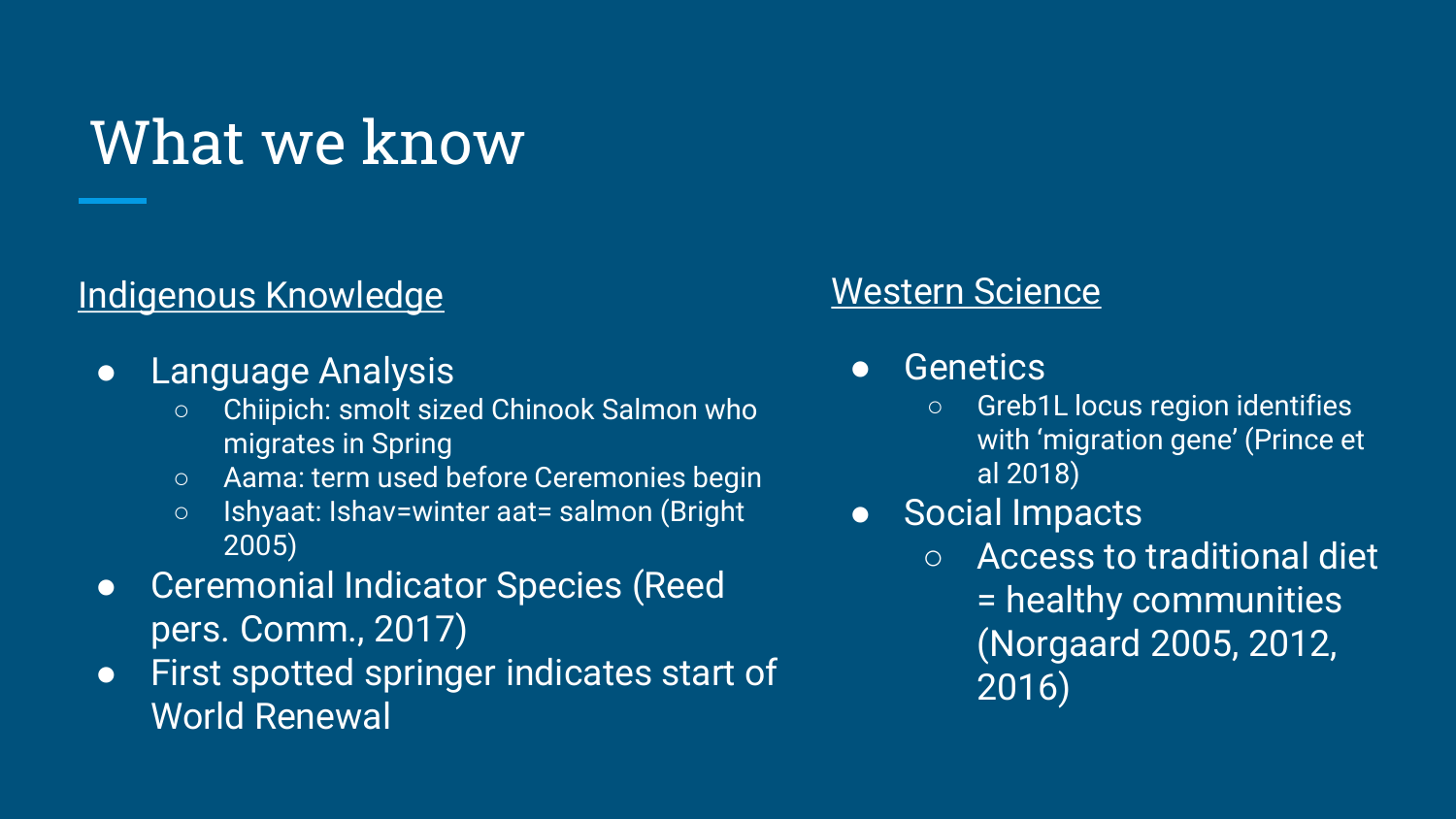### Anticipated Results

Karuk people have the knowledge necessary to:

- 1. Support the differentiation of the spring and fall-chinook salmon in Klamath-Trinity watershed
- 2. Self efficacy to lead land management processes.
- 3. Use our place-based religion as foundation to restore, protect and govern watershed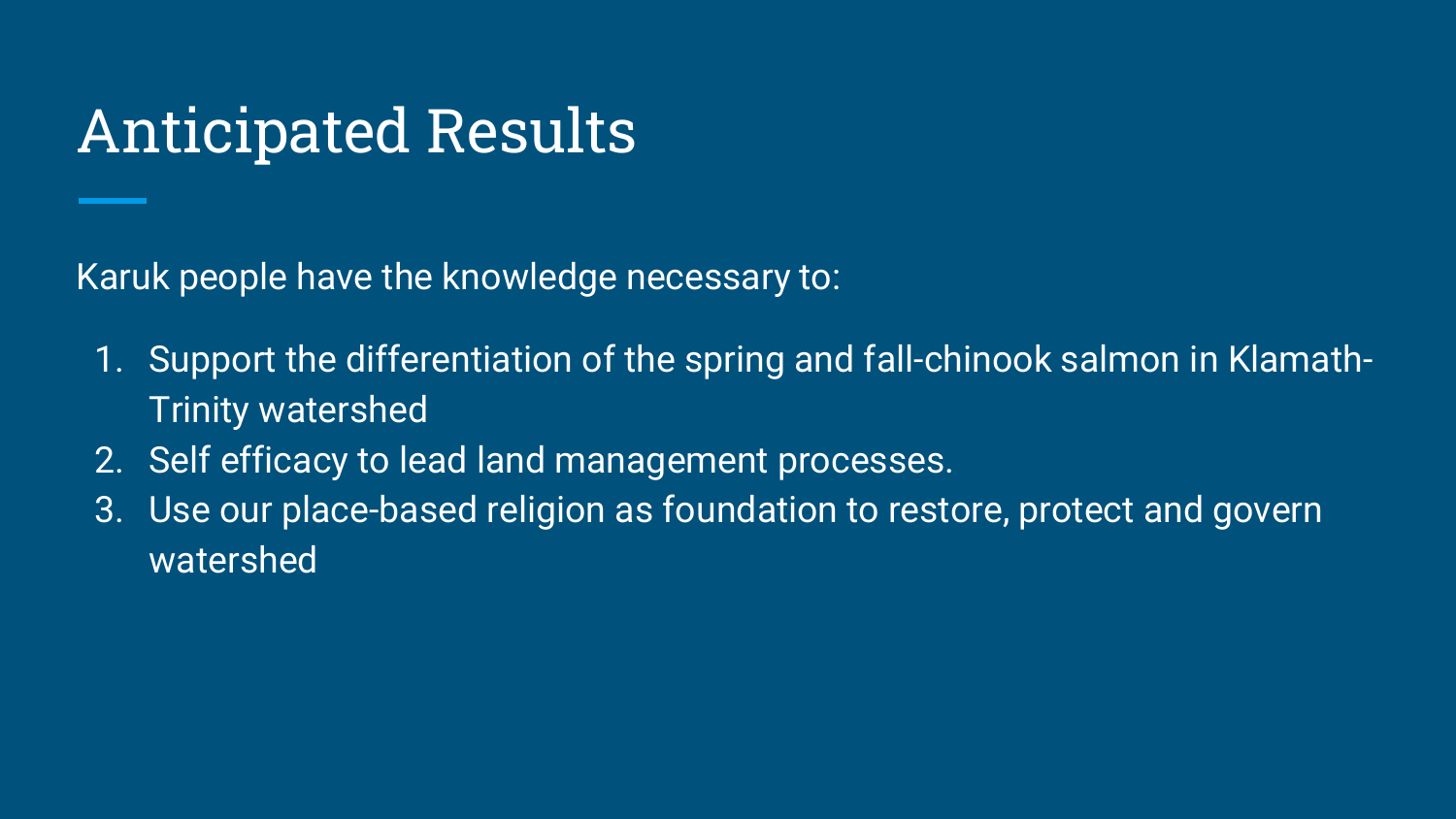# **Bibliography**

- 1. Bright, William, and Susan Gehr. Karuk Dictionary. Los Angeles, Calif: LBD Publishers, 2005.
- 2. Fox, Jr. William. 1991. "Policy on Applying the Definition of Species Under the Endangered Species Act to Pacific Salmon." National Oceanic and Atmospheric Administration. Federal Register. Department of Commerce. Vol. 56. No.224.
- 3. Hamilton, John B., Gary L. Curtis, Scott M. Snedaker, and David K. White. 2005. "Distribution of Anadromous Fishes in the Upper Klamath River Watershed Prior to Hydropower Dams—A Synthesis of the Historical Evidence." Fisheries 30 (4): 10–20. doi:10.1577/1548-8446(2005)30[10:DOAFIT]2.0.CO;2.
- 4. Karuk Tribe. 2005. The Effects of Altered Diet on the Health of the Karuk People. Report on the Karuk Health and Fish Consumption Survey, Karuk Tribe, Happy Camp Tribal Office, Happy Camp, CA. 116pp. [Filed on behalf of the Karuk Tribe in the Federal Energy Regulatory Commission process on the relicensing of the Klamath Hydroelectric Project, November, 2005]
- 5. Leon, Sarah. U.S. Fish and Wildlife Service/Endangered Species. "Find Endangered Species." Official Web page of the U.S. Fish and Wildlife Service. Accessed July 23, 2020. [https://www.fws.gov/endangered/.](https://www.fws.gov/endangered/)
- 6. Moyle, Peter B., Rob Lusardi, and Patrick Samuel. 2017. "SOS II: Fish in Hot Water." San Francisco, CA: California Trout. [http://caltrout.org/sos/.](http://caltrout.org/sos/)
- 7. Norgaard, Kari Marie, and Ron Reed. "Salmon Feeds Our People: Challenging Dams on the Klamath River." Conservation International, 2010.
- 8. Post, Anne. "Why Fish Need Trees and Trees Need Fish" 2008. Alaska Department of Fish and Game," [https://www.adfg.alaska.gov/index.cfm?adfg=wildlifenews.view\\_article.](https://www.adfg.alaska.gov/index.cfm?adfg=wildlifenews.view_article)
- 9. Prince, Daniel J., Sean M. O'Rourke, Tasha Q. Thompson, Omar A. Ali, Hannah S. Lyman, Ismail K. Saglam, Thomas J. Hotaling, Adrian P. Spidle, and Michael R. Miller. "The evolutionary basis of premature migration in Pacific salmon highlights the utility of genomics for informing conservation." Science advances 3, no. 8 (2017): e1603198.
- 10. "Amy Gulick's Salmon in the Trees." Accessed July 23, 2020. http://www.salmoninthetrees.org/.
- 11. Willette, Mirranda, Kari Norgaard, and Ron Reed. "You got to have fish: Families, environmental decline and cultural reproduction." Families, Relationships and Societies 5, no. 3 (2016): 375-392.